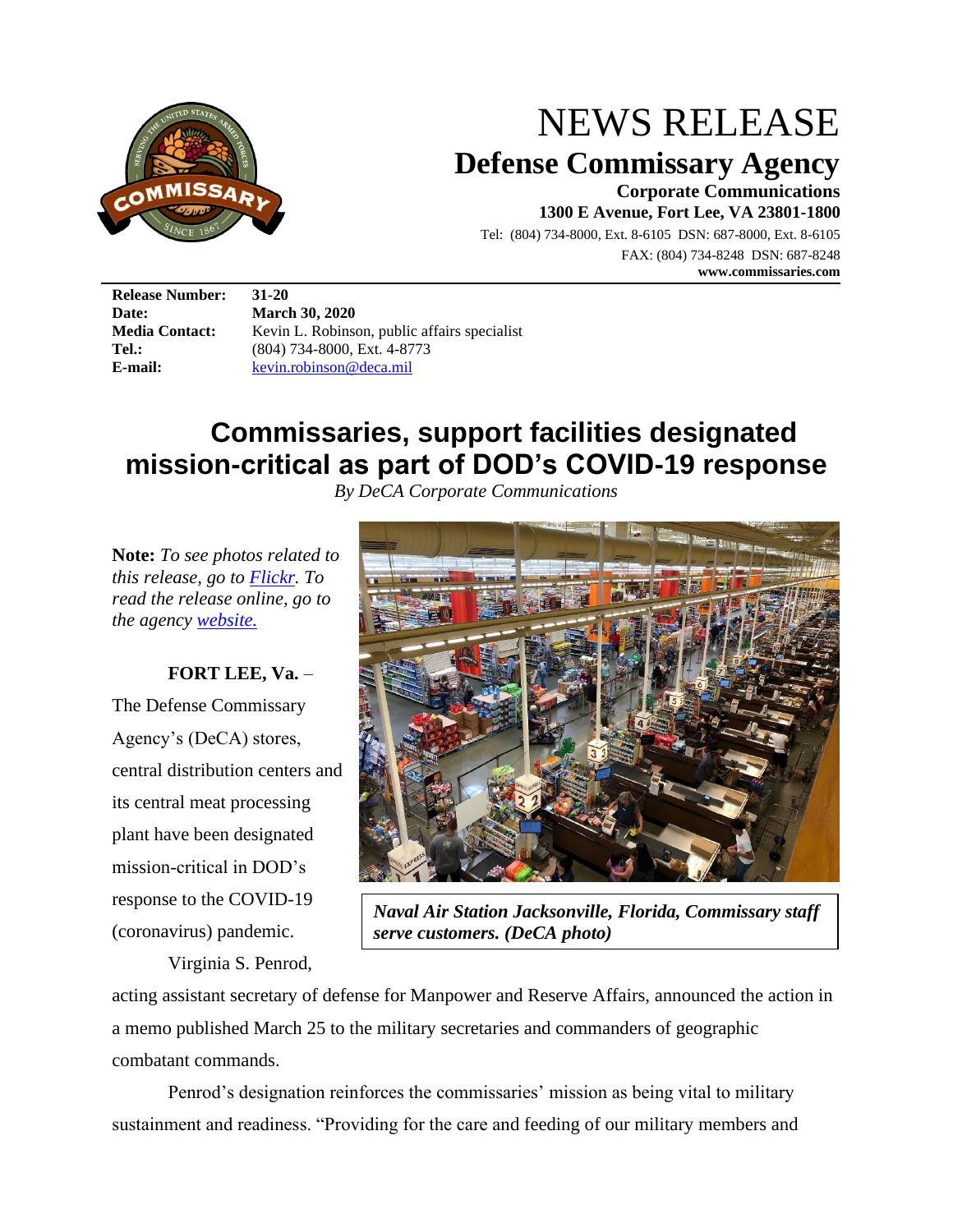families is a critical requirement that must be accomplished at all health protection condition levels," she wrote in the memo.

Since the start of the coronavirus outbreak, DeCA has used critical hire authority to fasttrack the hiring of store employees needed to help keep stores properly staffed. The memo addresses potential staff shortages by alerting the military to be "prepared to support sustainment of commissary operations with uniformed members and assets."

Other measures spelled out in the commissaries' mission-critical designation include the following:

- Installation commanders should ensure continued installation access for resupply trucks and commissary-related support services such as linen services and mission-critical commercial activities contractors. However, this authority excludes non-mission critical contract services and personnel such as delis, bakeries, sushi stations, flower shops and seafood stations.
- Commissary store directors can decide locally the patron purchase limits needed to ensure their stock levels meet patron demand. Exceptions to this authority can occur if installation commanders establish limits in accordance with DoDI 6200.03.
- Store directors can make operational decisions to ensure the safe and efficient operation of their commissary in areas such as operating hours, days and staffing levels. Exceptions to this authority can occur if installation commanders establish limits in accordance with DoDIs 6200.03 or 6055.17.
- DeCA can submit requests for joint force personnel or logistics support through the Office of the Under Secretary of Defense for Personnel and Readiness to the Joint Staff.
- Installation commanders can override their commissaries' mission-critical designation, in accordance with DOD instructions, if they determine public health and emergency management concerns are more significant.

In late February, DeCA stood up its emergency operations center to mobilize the agency's support to its 236 stores worldwide amid the COVID-19 outbreak. Commissaries also intensified their partnership with industry suppliers to support the needs of senior leaders on the ground at each location, said Rear Adm. (ret.) Robert J. Bianchi, DOD special assistant for commissary operations.

"Being designated mission-critical further reinforces our responsibility to effectively and efficiently deliver the commissary benefit to the millions of service members and their families worldwide who need it during this outbreak," Bianchi said. "We do this in concert with our installation commanders to decide what's needed as far as social distancing and the hours or days